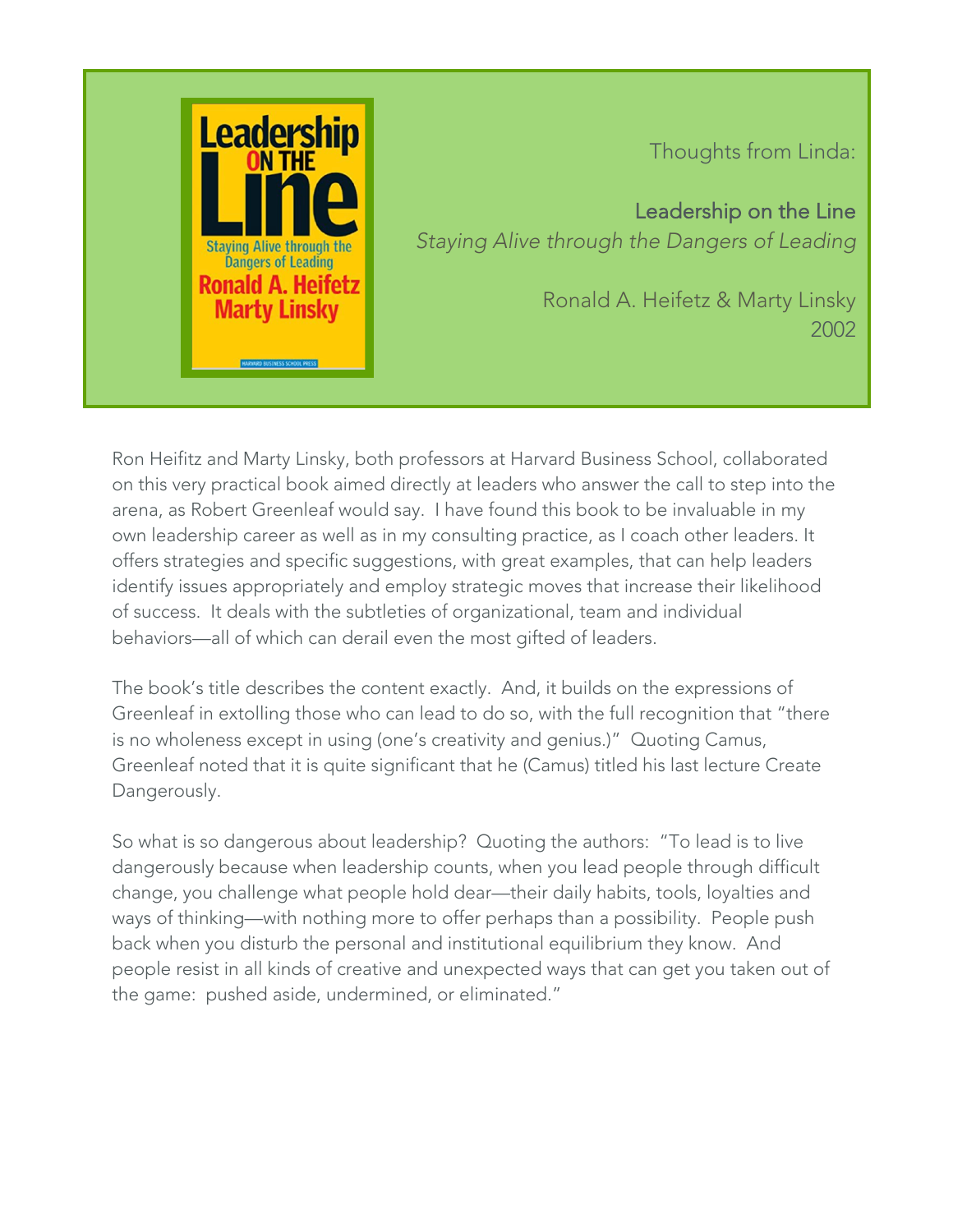The book is about opportunities to lead and they ask these questions:

- 1. Why and how is leadership dangerous?
- 2. How can you as a leader respond to those dangers?
- 3. How can you keep your spirit alive when the going gets tough?

I think the two main insights I gained from this book are two of the 'trademark' paradigms that Heifitz is best known for, namely, the concept of "getting on the balcony"on your own leadership along with the distinction between technical and adaptive change.

The two authors blend their very unique backgrounds in a most interesting way as they draw upon examples from the world of music and psychiatry along with media and politics. The book is divided into three parts, entitled: The Challenge, The Response and Body and Soul.

They note that the single most common source of leadership failure, in their vast experience, is that leaders treat adaptive challenges like technical problems. Understanding the distinctions and thus the strategies for driving true cultural and behavioral changes in our organizations requires this knowledge. And this book not only provides the complete framework for building the distinctions, it also provides strategies and even tactics for leading adaptive work. It rings true to me as a long-time leader in organizations of all sizes, as I have often erred in this arena myself. The examples range from corporate ones to those of nation-states.

I particularly like the final chapter, which goes to the soul of leadership. Certainly with the challenges of COVID today, this chapter alone provides inspiration for leaders who chose to tackle the tough issues and lead as servant leaders.

In looking at the drivers of ambition and leaders with a cause, they offer some great wisdom. "Frequently, people are defeated because, though they are doing their best, they make mistakes in how they assess and engage their environment (the technical vs. adaptive diagnosis.) But sometimes we bring ourselves down by forgetting to pay attention to ourselves. We get caught up in the cause and forget that exercising leadership is, at heart, a personal activity. We can act as if we were physically and emotionally indestructible." They go on to offer an approach to the development of certain 'practices' to compensate for our own unique vulnerabilities, which they call "anchors." These include such ideas as "distinguishing the role from the self, "and in a very illustrative approach, offering advice on "keeping confidents but not confusing them with allies."